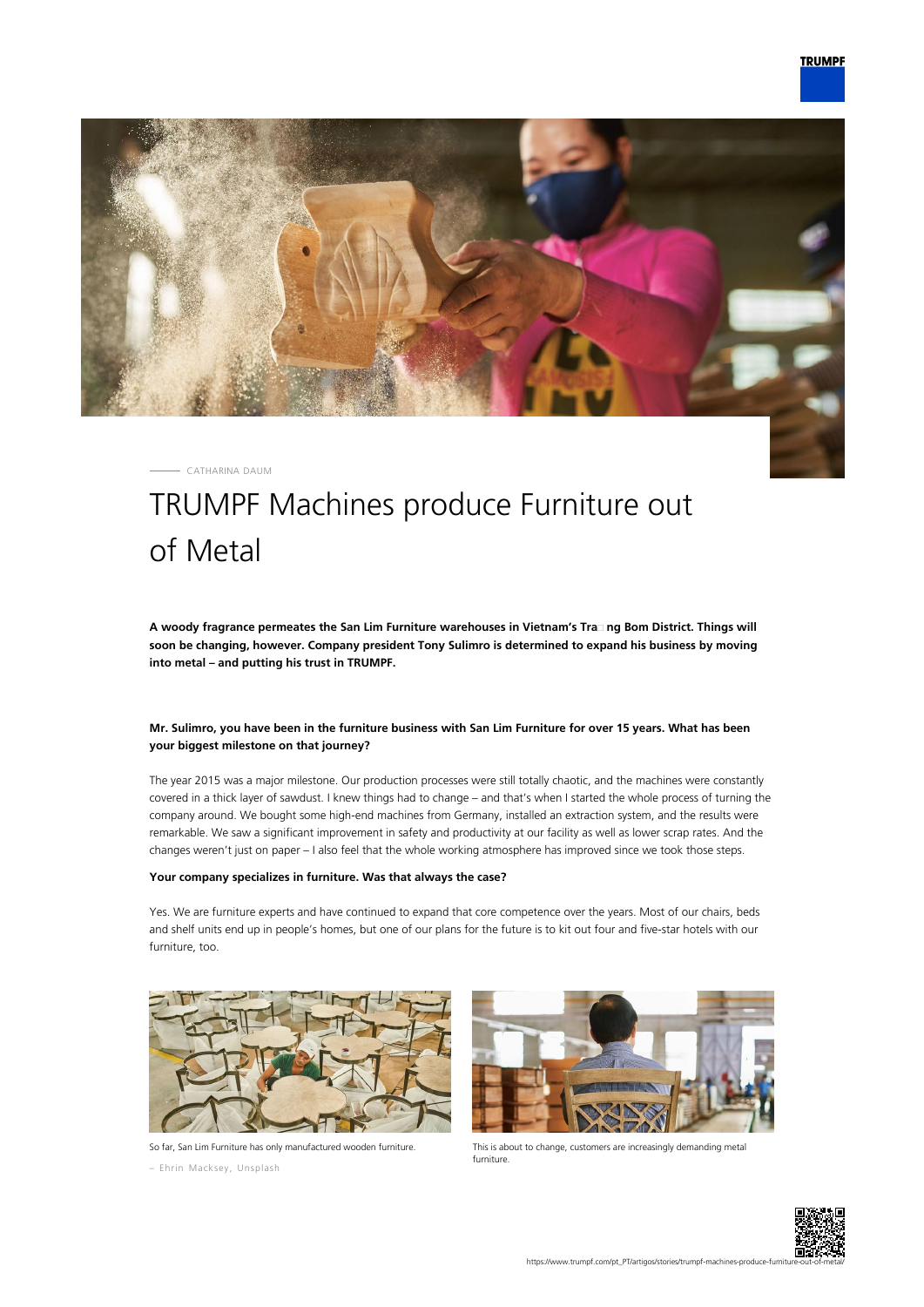– Ehrin Macksey, Unsplash



With four TRUMPF systems, San Lim Furniture is therefore reorganizing its production and producing both wood and metal furniture.

– Ehrin Macksey, Unsplash

#### **That sounds ambitious. Will you still be focusing on wooden furniture?**

Yes and no. Wooden furniture has always been our primary line of business. But, right now, we're building a second facility not far from our main site, where we will be making furniture out of metal. It was when we were searching for the right machines to work with metal that we came across TRUMPF.

#### **Why choose metal?**

Times are changing, and we need to change with them. Flick through any furniture catalogue and you'll see lots of plastic and metal as well as wood. We want to tap into that market so we can offer our customers a broader range of products in future.

#### **You've pledged to make the lifestyle we enjoy in the West accessible to people all over the world. What part does TRUMPF play in that?**

Simple metal structures are in high demand all over the world, from London to New York. I think our main line of business in future will primarily consist of those kinds of products. We want to make sure we have the right partner on board to take that step, and TRUMPF fits the bill. It's essential that the products we make meet the quality standards of the countries we export them to – and right now most of our furniture goes to the US.

# **»**

# **Simple metal structures are in great demand. I believe that our main business in the future will consist mainly of metal products.**

Tony Sulimro, Managing Director San Lim Furniture

## **You've invested in four new machines that can handle bending, tube cutting and laser welding. It's the first time TRUMPF has installed some of those machines in Vietnam. What led you to place your trust in this new approach?**

The way I see it is that new investments open up new opportunities. Obviously it's a risk to make such a big investment, but I think that with TRUMPF's support we can take that risk together and overcome it. Sometimes it's important to trust in a new approach to keep things moving forward.

#### **Is that your recipe for success?**

You could say that, yes. We're always striving to improve and looking for ways to make our customers even more satisfied. I would say that my personal motto of "keep improving" sums it up nicely!



**TRUMPF**